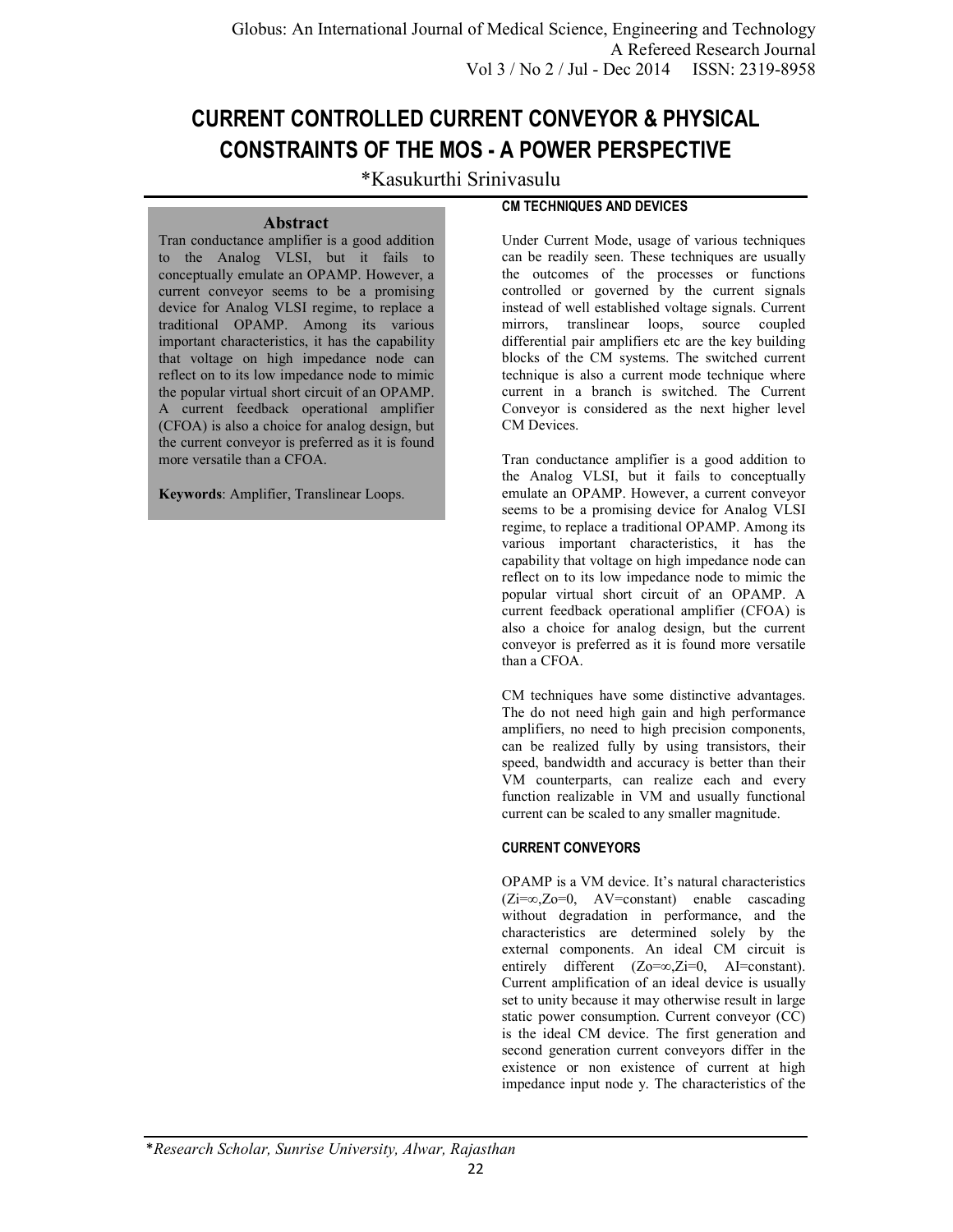ideal  $2<sup>nd</sup>$  generation current conveyors is given in Eq.

The general block diagram of a current conveyor is given below in Fig.

In Eq. '+' sign stands for the direction of current  $i_z$ same as shown, '−' stands for a reversed direction of  $i_z$  with respect to  $i_x$ , thus (CCII±). Node 'y' is the voltage controlled node with no current. The impedance looking into nodes 'x' is ideally zero. Node 'z' is the output node with infinite output impedance, i.e.  $R_x = 0$ ,  $R_z = \infty$ . Further, voltage applied at node 'y' will appear at node 'x', current forced at node 'x' will be conveyed to node 'z'. The current  $i_x$  remain independent of voltages  $v_x$ .

## **FEATURES OF CURRENT CONVEYORS**

The advantages and characteristic features of the use of CCII may be as follows:

**Effort to Simulate Opamp:** The CCII behaves more or less like an opamp, where the characteristics of the system comprising a CCII are determined solely by the external components and not the CCII used. **NTERCHANGEABLE Operation Mode:** A CCII can be used in both VM and CM applications with the peculiar feature that the system remains comparatively simpler.

**Current Mirror:** The basic constituent of the CCII is a current mirror. Therefore the design of a CCII is not as tedious as the design of an opamp, which needs highly sophisticated design skills.

**Low Gain:** A CCII does not need a high gain, therefore they do not need high performance amplifiers. This feature renders it a simple device to design and a simple device to use.

**Simplicity of Design:** A CCII does not need high precision components. They usually prefer comparative biasing signal levels. For example a reference current of 10µA changes to 11µA, it is not going to make any alteration in functionality of the current conveyor. However this 10% disturbance in biasing of a high performance voltage amplifier may cause an all over change in functionality of the amplifier. A CCII may be designed using transistors.

**Application Simplicity:** From application point of view, the use of a CCII is simpler. It can realize a negative resistance with utmost simplicity compared to the use of an opamp. The circuit that appears in [12] is based on careful utilization of positive feedback, and also uses three resistors with an opamp. The current conveyors have a broad spectrum of applications like amplifiers,

converters, filters, switched current circuits, switched capacitor circuits, oscillators, negative impedance realization etc. a few to mention.

**I/O IMPEDANCE:** An ideal CCII has  $R_o = \infty$  and  $R_x = 0$ ,  $R_y = \infty$ . This helps in reducing the loading effects when the device is driving or being driven by other stages.

**BANDWIDTH:** of a CC is usually high because it has no global feedback. Feedback may be incorporated, but is usually of local nature. This leads to the increased bandwidth. Further, a CC is basically composed of current mirrors, and the current mirrors have CS and CG amplifier configurations. A CG (used for cascode) amplifier is free of miller effect.

## **Basic Considerations: The Current Mirror**

A current mirror is an arrangement of transistors which produces reliable output current as a replica of the reference current in the circuit. A simple current mirror arrangement is shown in the Fig. below. Transistor M1 develops gate – source voltage that is used by the other transistor to generate a proportional copy of the reference current. Ideally, if the two transistors are maintained under identical conditions, the current in their drains will be in proportion of their aspects.

The basic of current mode circuits are the differential pair amplifier and current mirrors. Differential amplifier in itself a good idea, but needs gain boost for feedbacks, and also it has limited applications in CM signal processing. Current mirror is the bone of the CM signal processing. Some discussion regarding this block is considered here. An ideal mirror has some specific characteristics like input impedance output impedance  $r_o = \infty$ , current gain  $A_I$  = Aspect Ratio of the transistors, infinite Bandwidth, infinite Slew Rate, ON Time  $= 0$ , output current does not droop with load resistance, it can source output current at any voltage right from 0 to infinity etc. However, a real current mirror has its own limitations, and certain non- idealities. Its frequency response is given in the Eq. through. The factors that cause non idealities in a current mirror are as follows.

## **2 nd GENERATION CURRENT CONTROLLED CURRENT CONVEYOR - CCCII**

As far as the realization of current conveyors is concerned, there are various techniques which are used in the practice of designing the current conveyors. The method of using a translinear cell in the main cell along with a push pull stage as the output stage is considered to be the best. The push pull stage specifically enhances the current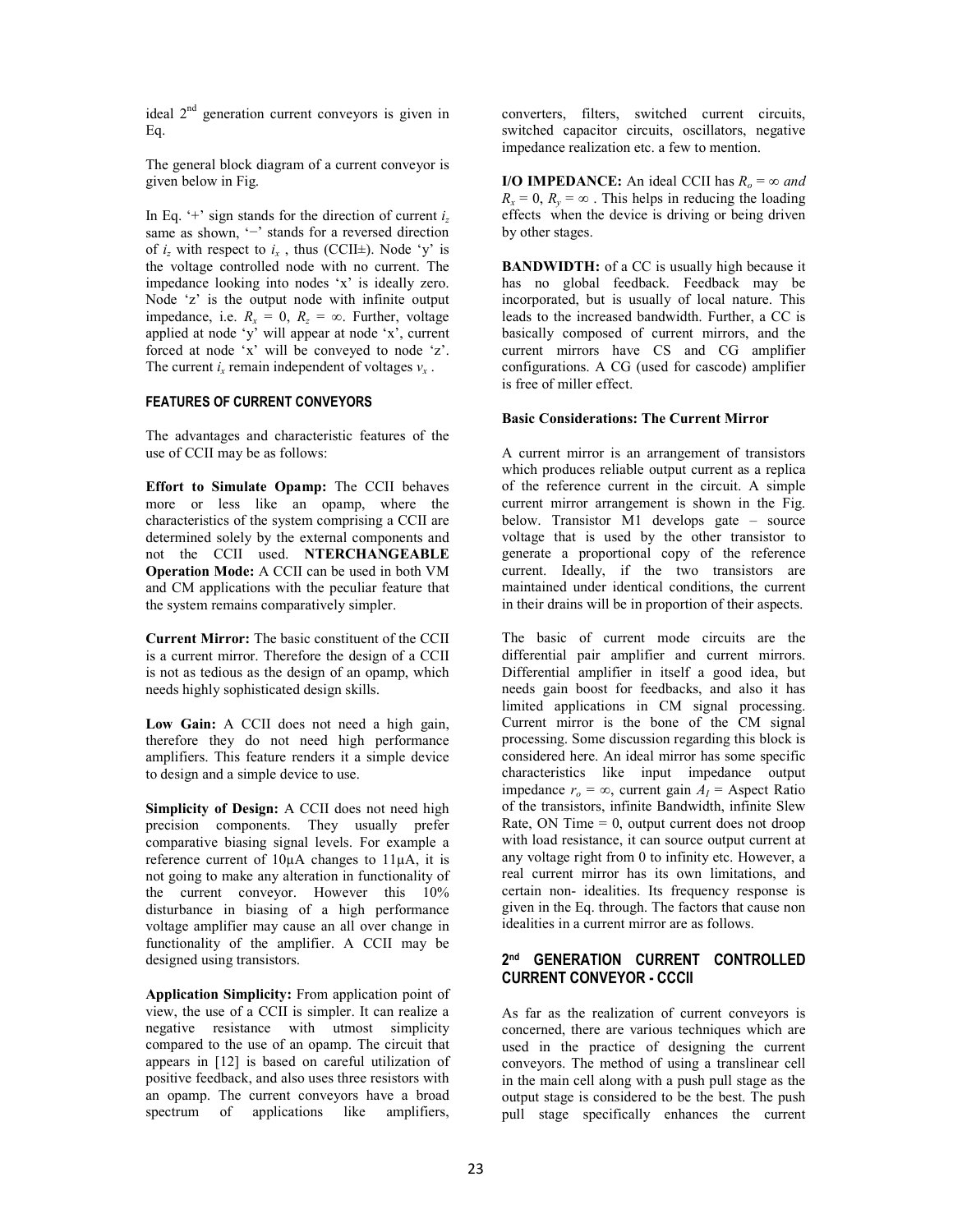handling capability of the conveyor side by side maintaining the high output impedance level.

In the past decade, the current conveyors have gone through several different stages. All these stages have their own merits and applications. The device which has attracted a fare share of the designers attention is the second generation current controlled current conveyor (CCCII). A CCCII is basically a current controlled CCII. In fact in CCII, there exists a non ideality of non zero 'X' node impedance. This impedance lacks a proper control and needs to be adjusted for a design along with a tradeoff between a lower parasitic impedance and other specifications, such as power consumption, linearity, dynamic range.



Figure: Translinear Circuit Schematic of the CCCII

Further in practical circuit applications, a CCII usually requires an external resistor to set different currents in the circuit. This is looked upon as limitation of a CCII. Thus if the resistance of node 'X' is made controllable and adjustable, then from the designers' point of view, it can be utilized for advantage. In fact, the node 'X' input resistance can be used as a circuit element and can help reducing the burden of ONE resistance per CCCII from the circuit. This can also lead to the resistance free design of some specific analog applications, as is demonstrated by the authors by realizing an oscillator with minimized use of passive components, and by realizing some other applications like resistance free phase shift oscillator and quadrature oscillator.

# **Design Approach Of The CCCII**

CCII has been introduced earlier as a "natural" building block in analog circuit design. The enhancement type NMOS transistor can be regarded as a basic circuit that can realizes the CCII as shown in Fig. This not only gives the idea of the importance and usefulness of CCII, but also

introduces a particular analogy between a MOSFET and a CCII.

The MOSFET works at  $V_{GS} = V_X$ , for a gate drive of  $(V_Y - V_{GS})$ , the channel current sets  $I_Z = I_X$ , the gate is treated as node *Y*, the node *Y* current is zero. The transconductance of the MOSFET relates the output current  $(I_Z)$  to the gate drive. Current at the node *X* is introduced by connecting a resistance at the source of the MOSFET. It is thus easy to perceive that the characteristic requirements of a CCII are fulfilled.

# **POWER CONSIDERATIONS**

The semiconductor industry has experienced tremendous growth in the continuing past so that every aspect of the VLSI technology has experienced a phenomenal growth. The industry has now reached a critical point where there have arisen a number of challenges that threaten the continuation of advancement any further. *50nm*  technology node is critical in this regard where from onwards, the technological challenges appear to be installing the growth any further unless an amendable solution is brought forth. They are the "Technology Challenge", the "Power Challenge", and the "Design Productivity Challenge". That is Lithography at and below 50nm, sub-microwatt power requirement at MIPS, and the design improvement at a rate of 50% per year or higher.

Heavy scaling has become a trend. The deep submicron technologies, from 130nm onwards, pose a new set of design problems. We can now implement tens of millions of gates on a reasonably small die, leading to a power density and total power dissipation that is at the limits of what packaging, cooling, and the other infrastructure can support. The leakage current is another problem increasing dramatically, to the point where, in some 65nm and lower designs, leakage current appear to be comparable with the dynamic current.

These changes are having a significant effect on how chips are designed. The power density of the highest performance chips has grown to the point where it is no longer possible to increase clock speed as technology shrinks. As a result, designers are designing multi-processor chips instead of chips with a single, ultra-high speed processor.

## **LV AND LP APPROACHES**

In order to satisfy the needs of the electronic systems, comprehensive approaches are to be adopted which include the design at lower supply voltages, choose appropriate and power conscious architecture, suitable and appropriate circuit styles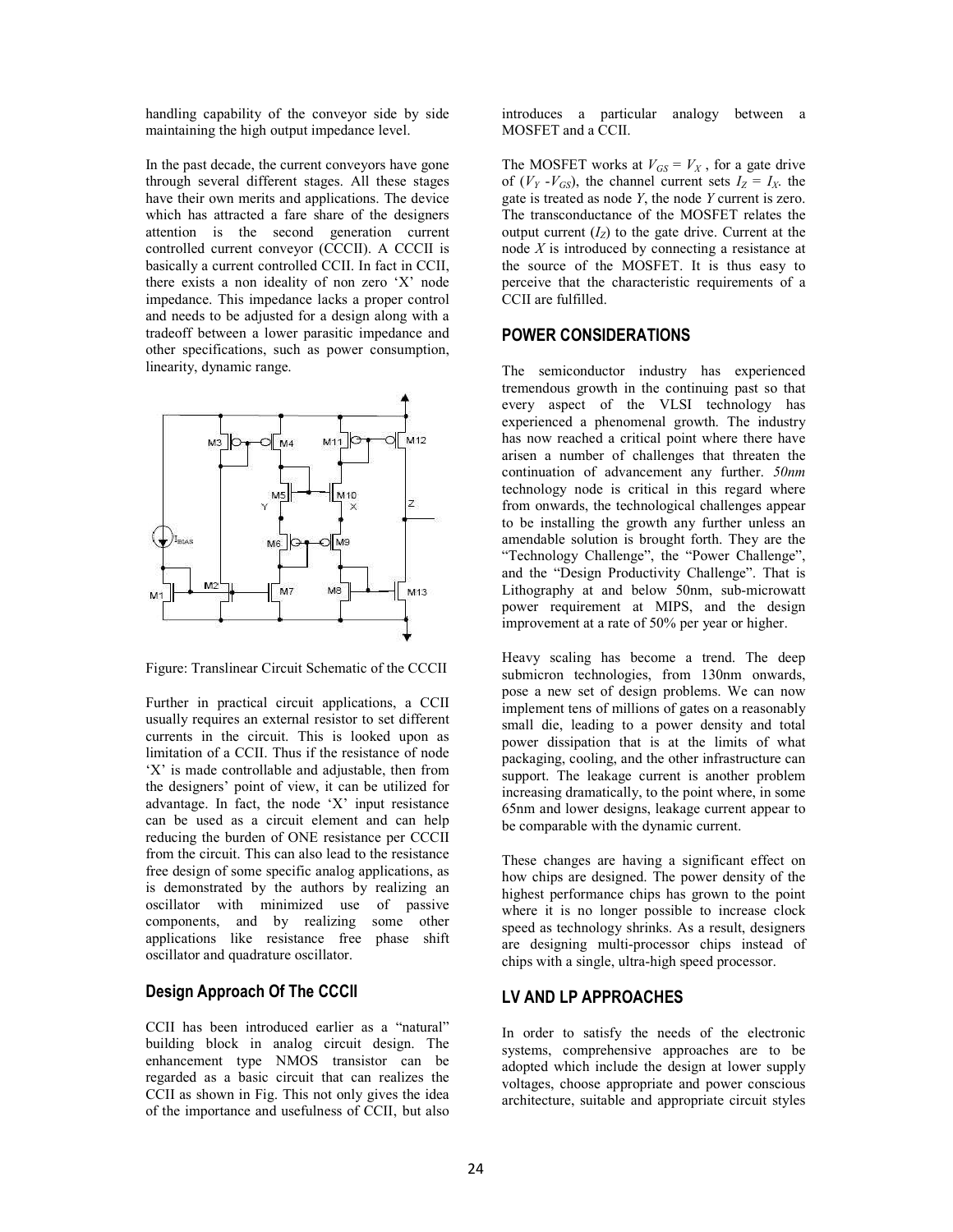in CMOS technology. Principles of low power design evolve as early as in 1960's. Meindl formulated some very basic rules for low power design

Some of these principles are like the following.

- o Low Biasing Supply,
- o Use Analog Circuits wherever possible,
- o Use Smallest Geometry and Highest frequency transistors,
- o Use Justifiably extra hardware wherever possible, design of multi stage amplifiers instead of single stage one, and,
- o Use MOS/CMOS as a general VLSI design device.

# **ANTICIPATING SYSTEM LIMITS**

It appears as if the future of Low Power VLSI (ULSI or GSI) will be governed by a hierarchy of theoretical and practical limits which can be classified as the following:

## **1. Fundamental Impositions**

The fundamental impositions come from the basic physical principles of Thermodynamics, Quantum Mechanics and Electromagnetic. As the device size reduces, the effects concerning the above outlined principles become more and more pronounced. The frustrating performances exhibited by the nanometer devices is perhaps due to the reality that the ballistic transport is getting hard to establish.

## **2. Material Limits**

The material limits are determined from carrier mobility, saturation of carrier velocity, breakdown of field strength, thermal conductivity and the relative dielectric constant of insulators for interconnects.

#### **3. Device Limit**

This refers to basically the minimum channel length of the MOSFETs, because the channel length directly determines the switching energy and the intrinsic delay. Response time is also affected by distributed RC network of the interconnect.

## **4. Circuit Level Limit**

A logic is usually defined in terms voltage levels. Voltage magnitude is arbitrary, but there is a limit on scaling down the logic levels. For example, the logic restoration in static CMOS circuits requires a theoretical minimum supply voltage. This

minimum supply voltage must satisfy the condition.

#### **5. System Limits**

The system limits is a complex phenomena. Besides the restrictions and considerations necessary for system design, a system depends upon all other restrictions as have been briefly discussed above. The specific considerations which impose a limit on the system are a)- chip architecture, b)- power delay product (PDP) of the CMOS and interconnects, c)- cooling capacity of the packaging technology d)- physical size of the chip and the e)- clock frequency and distribution [34,113]. A few important considerations are to be investigated as far as

#### **6. Mosfet Sizing**

Area on the wafer is one of the important physical entity. Appropriate sizing of the MOSFETs is a design aspect which determines how much the<br>functionality could be afforded on the be afforded on the predetermined chip area, also and how it would perform. Larger sized MOSFETs occupy more area and contain larger capacitance and hence causes an increases in delay.

# **Conclusion**

In this work several basic building blocks are designed. CMOS *inverter* shows 37% improvement in power with a minor performance sacrifice, CCCII designs are presented for  $40\mu$ W –  $300\mu$ W power range and are applied to different applications, a general purpose 3GHz VCO requires <125µW and the long range translinear multiplier needs <150µW. This work also addresses the innovative use of CCCII to the digital aplications. The CCCII have better current drive and therefore can eliminate the use of interface drivers. The present form of the CCC may not be justified on the area usage, but a suitable version of the CCC may be obtained to such applications. In present work, 1T model of the CCC is proposed. Simulation results suggest a whole improvement even compared to the standard CMOS realization in the same technology node. For example, Table 8.9 shows a reduction in power by half  $(6\mu W)$  as compared to 10µW) and the delay by a factor of 20 (5ps as compared to 85ps).1T CCCII model suitably realizes polar XOR/XNOR and shows excellent performance.

## **References**

1. T Parveen et al, 'A Canonical Voltage Mode Universal CCCII – C Filter', Journal of Active